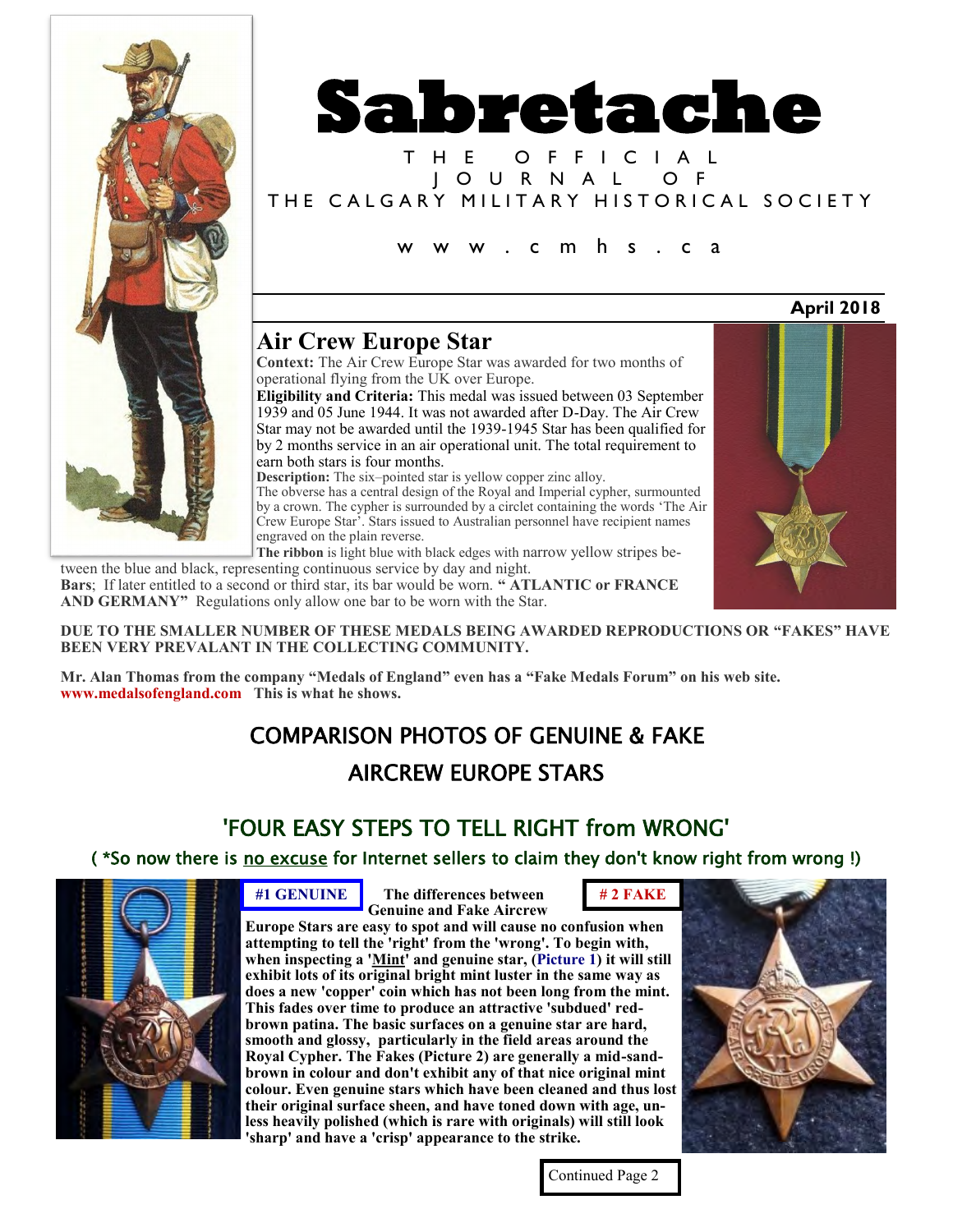#### **Sabretache**

| Sabretache                                                                                                                                                                                                                                                                                                                                                                                                                                                                                                              | April 2018<br>PAGE 2                                                                                                                                                                                                                                                                                                                                                                                                                                                                                         |  |
|-------------------------------------------------------------------------------------------------------------------------------------------------------------------------------------------------------------------------------------------------------------------------------------------------------------------------------------------------------------------------------------------------------------------------------------------------------------------------------------------------------------------------|--------------------------------------------------------------------------------------------------------------------------------------------------------------------------------------------------------------------------------------------------------------------------------------------------------------------------------------------------------------------------------------------------------------------------------------------------------------------------------------------------------------|--|
| THE OFFICIAL JOURNAL OF THE<br><b>CALGARY MILITARY HISTORICAL SOCIETY</b><br>The<br><b>CALGARY MILITARY HISTORICAL SOCIETY</b><br>is a non-profit registered society<br>which fosters the study of the<br>military and the police, and the heritage of<br>Canada, the British Empire, and the world<br>as well as the preservation of military<br>artifacts and records.<br>The CMHS meets once every calendar month at:<br>Petty Officers' Mess<br><b>HMCS Tecumseh</b><br>1820 - 24th Street SW<br>Calgary AB T2T 0G6 | <b>Notice of Next Meeting</b><br>The next CMHS meeting will be held on<br>Tuesday, April 17th, 2018<br>$19:00(7:00 \text{ pm})$<br>At the Petty Officers' Mess, HMCS Tecumseh.                                                                                                                                                                                                                                                                                                                               |  |
|                                                                                                                                                                                                                                                                                                                                                                                                                                                                                                                         | Members are reminded that an offering of foodstuffs for the Legion Food Bank is<br>considered your unofficial entrance fee to our regular scheduled meetings.<br>The unofficial agenda of this meeting will be:<br>Introduction of guests, Minutes of last meeting Correspondence, Membership re-<br>port Treasurer's report, Old business / New business Break, Show & Tell<br>The President, Allan Ross would like to invite everyone to remain after the meet-<br>ing for an informal time of fellowship. |  |
|                                                                                                                                                                                                                                                                                                                                                                                                                                                                                                                         |                                                                                                                                                                                                                                                                                                                                                                                                                                                                                                              |  |

PHOTO DIAGNOSTICS As can be seen from the pictures below there are at least four easy visual checks that can be instantly made to determine if the Aircrew Europe Star you are viewing is genuine or a fake. All these four checks are in the lower central area of the medal and will actually save you getting eye strain by trying to count the microscopic pearls in the crown which is yet another method of telling real from wrong!

(Check No.1) This is the easiest immediate check and it can be made even without an eye glass. I AL-WAYS CHECK THIS PLACE FIRST. On a genuine star (picture left) the right hand lower foot point of the 'W' in CREW accurately meets the vertical centre-line of the lower star point. On the Fake, there is a clear GAP between the centre-line and the W right foot point. The entire W on the fake being shifted well to the left of centre.

(Check No.2) This is also an easy check. On an original star the foot of the 'I' of the  $V<sub>1</sub>$  in the Royal Cypher almost exactly meets the vertical upstroke of the 'E' of EUROPE. on a fake, the right foot of the 'I' sits halfway across the horizontal top bar of the 'E'

(Check No.3) This and the next check are to do with the size and shape of a couple of easy to see letters. On a genuine star the width of the curve in the 'U' of E<u>U</u>ROPE is neat and tight. On a fake the 'U' is so wide you could drive a truck through it !

 (Check No.4) This also has to do with letter shape. On a Genuine Star the letter 'R' in C<u>R</u>EW exhibits a small, tight and accurate 'D' shape to its upper aperture. On a Fake, this top space in the R is long, flat and a lot wider than on the genuine medal.

**Summary;** Basically the way to tell the right from the wrong is a matter of looking at the general appearance and 'accuracy' of the medal in hand. The lettering, its shape and positional features in relation to other fixed points in the design are the best way to spot a fake. The lettering on fakes is generally always flatter and less accurate than on a genu-



ine medal. It's always a good idea to carry a fake in your wallet to refer to (and a genuine star if you can). Otherwise, please feel free to print out any of the above pictures and keep them handy. Also, as of May 2013, if it's being asked at much less than £250-£275 it's probably a fake.

So there you have it ....No more confusion and hopefully no more losses of your hard earned cash on the auction sites. .

And if you see a medal which is clearly a fake being sold on line or a medal which has a misleading "make your own mind up" or "not sure" type of description, then let us know on the **RED "REPORT A FAKE ITEM** " link at the top right and we will list it on these pages in an attempt to stop any more collectors being robbed.

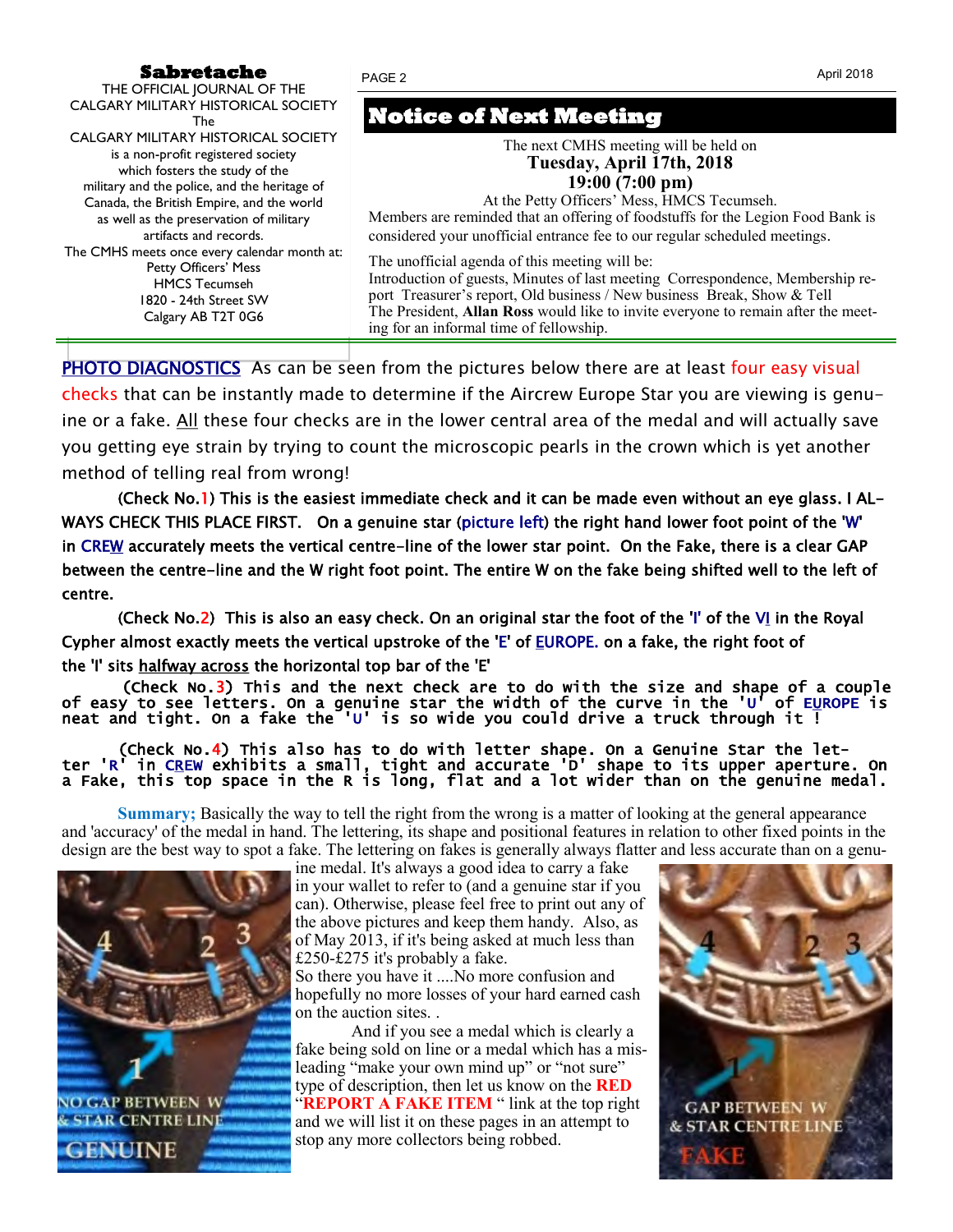## **Minutes of last meeting / Calgary Military Historical Society**

#### **Meeting held on March 20, 2018 at the Petty Officer's Mess, HMCS Tecumseh**

**1. Meeting called to order-** By President Allan R. at 7:00 PM. 21 members in attendance including New Member Gerry Peddle.

**2. Minutes of Previous Meeting**. Discussed no correction. Member David G. moves that the Previous Meeting Minutes be accepted. Seconded by Susan E. Approved.

**3. Newsletter.** No issues or concerns.

#### **4. Treasures Report***.*

Report by Floyd S. Lists of monies collected from book auctions, donations etc. Listing of expenditures. Floyd reports, with last month expenses, a slight increase over January balance. Member Barry E. moves that the Treasures report be accepted as reported. Seconded by Brian H. Approved.

#### **5. Membership Report**.

Report by Floyd S. Total 47 members (2 Life, 2 Hon, 43 Regular). Member Brian H. moves that the Membership report be accepted as reported. Seconded by Rob D. Approved.

**6. Correspondence:** - None

### **7. Announcements:**

- MCC of C - Southern Alberta Chapter hosting a AACCA Easter Show Member Meet & Mingle - Friday Mar. 30, 2018. Buffet service 16:00 - 17:00. All members and guests welcome.

**8. Old Business.** - AACCA Easter Show - CMHS has booked a promotional table. Discussed table display items and attendees.

**9. New Business:** - Website is down, has been for weeks, no one seemed to notice! Dave S. problem solving for re-launch, may need items (links etc.) from members if missing.

### **BREAK**

**10. Ticket book auction & Book Raffle:** - Conducted by David G.

- Book raffle donation by Martin U. "Women at War in World War II" by Brenda Ralph-Lewis **11. Show and Tell:**

Darryl K. - Selection of pre-1910 plates & badges; Italian Army RAO II knife with sheath.

Brian H. - Copy of "Service Badges Explained" from Carnduff Gazette, April 25, 1918, page 2;

Vimy 1936 pilgrimage, participant medal, arm bands and tie.

- Alan McD. Battle of Britain Air Show program; IWM London program.
- Al D. Article and discusses RCAF burial at sea and land.
- Bob M. Discusses British Commonwealth Crowns,  $QVC = St$ . Edward, pre-1901;  $KC = Tudor$ Crown 1901-1952 and  $QC = St$ . Edward as well, post-1952.
- Dave L. Discusses repos & fakes, examples of a Chaplains Stole original VS recent repo.
- Alan Mac. Legion Magazine "Crown Surplus" article; Discusses Dublin car bombings May 17, 1974 with article & images.
- Frank C. WW1 Royal Navy pickup AACCA Thorncliff Feb Show
- Dave S. Question French Towns awarded Croix de Guerre? Answer, 2952 towns received the Croix de guerre 1914-1918, these all awarded with palm.
- David G. 1<sup>st</sup> Hussars Officers cap badge; City of Moncton "Thank You" for your service notice Dec. 1918; Buckingham Palace WWII "Send Off" notice; "Ship That Brought Me Home" post card from Pte C Sawyer, Stauffer AB Jan. 17, 1919.

Gerry P. - Can Army Men's Buffalo Cap 1954 dated, selection of items for sale to members Alan R. - Selection of LSH insignia WW1-WWII- EII period.

#### **12. Adjournment:**

President Allan R calls for motion to adjourn. Member David G. moves to adjourn. Seconded by Susan E. Approved. **Meeting Adjourned. 20:30**